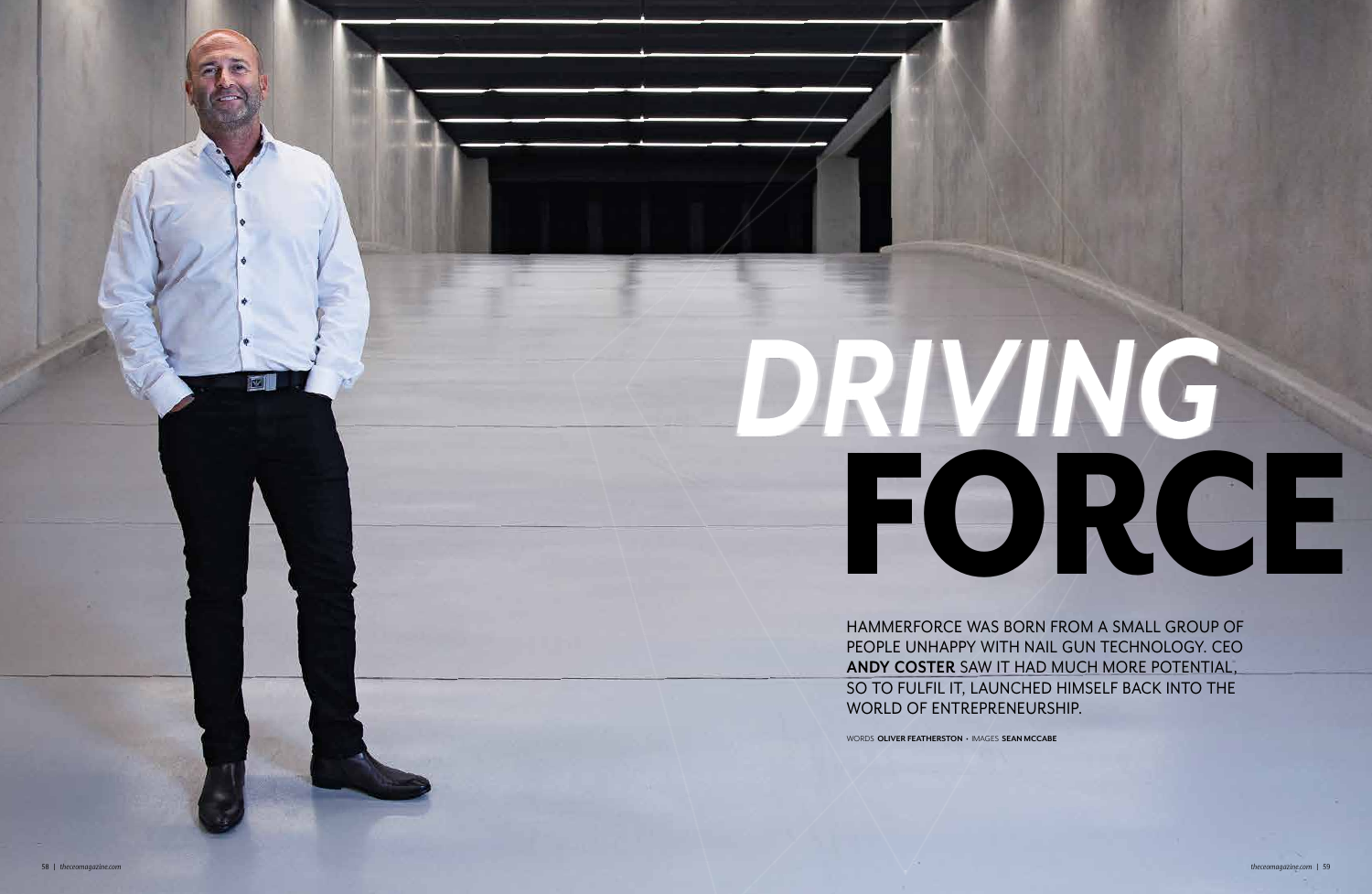ammerforce's origins lie with, as CEO<br>
Andy Coster notes, what sounds like<br>
the setup to a joke. "There was a<br>
builder, a chemical engineer and a<br>
commercial businessman. And they all<br>
walked into a pub," he laughs. "No, n Andy Coster notes, what sounds like the setup to a joke. "There was a builder, a chemical engineer and a commercial businessman. And they all **L** walked into a pub," he laughs. "No, no. some concerns about the current offering in the nail gun market, which was a butane-driven product – the Paslode gun, which runs on butane gas. And yes, they're portable, but they create carbon dioxide, carbon monoxide and carbon residues and they're very, very inefficient and quite expensive to maintain."

The solution that the three landed on was pneumatics, but with a key difference. Typical pneumatic nail guns require long hoses to feed the compressed air from a separate compressor. Cleaner than butane, to be sure, but still inefficient and cumbersome to use.

"What these guys wanted to do was to find a way to cut the cord to be able to get all the benefits of the air technology, with the advantage of portability," Andy explains. "It forced them to find a different way to use very high-pressure compressed air, a way that no-one had ever done before."

This new technology employs a unique method of using highly compressed gas, and while it could also use a variety of gases such as  $CO<sub>2</sub>$  or nitrogen, air is cleaner. The compressed air serves as an alternative power source for mechanical devices in place of combustion, pneumatics, hydraulics, batteries or electricity, and it carries vast potential for countless industrial applications.

But the project, with its existing assets, wasn't destined to find commercial success anytime soon. Andy's involvement with the technology began in 2009, as he was preparing to exit the successful business he'd been running. The entrepreneur was put onto the opportunity by his business partner's father, and Andy became one of the first financial investors to support what would become the New Zealand-based tech company Hammerforce.

To him, the technology's potential was immediately clear – he knew it would be able to deliver massive benefits to companies and the way their industries power mechanical devices.

For a time, that was the extent of Andy's involvement. In the following years, the nail gun's developers continued to produce prototypes and secure patents in various countries, while Andy had retired from the professional life. Despite the original



team continuing to work on it, this new technology didn't get any further than patents and prototypes.

Andy, meanwhile, was growing tired of retirement. "I'd sold out of my business, which was a lifechanging event for me, back when I was about 38, and I thought life was going well," he recalls. "I did that to spend time with my children. In my own mind, I was pretty successful, being able to retire and look after everyone and not have to worry about anything. But that didn't turn out too well when I realised I needed something to do. So I went back and revisited the progress of the technology I'd invested in, as I had originally seen a ton of potential, but these guys were stuck in, underfunded, bedded down and had kept the focus on nail guns, not seeing the broader implications of this technology across multiple industries. So I made the decision to dust off my boots."

"By running parallel workflows and detaching tasks from the more traditional process, we shorten development, testing and production timelines for each of our partners, which reduces risk to them and to us. The expertise, knowledge and experience of each person allow us to focus on the entire project, not just the technological aspect. It means we can quickly adapt to the needs of the different partners we work with."

After six years of retirement, Andy returned to the workforce in 2016 as CEO of Hammerforce, with a

strategy to commercialise the technology and prove to consumers that this was a practical, viable piece of tech. "My view was that to demonstrate the technology that exists within a patent, you need to bring it to life, commercialise it and take it to market," says Andy. "Then you've got a real-life, tangible demonstration of the technology's ability manifested in a product, and a competitive marketplace in which customers can actually judge and value it. Therefore, it's not something that just exists on a piece of paper  $-$  it's something that actually sits on shop shelves and people buy it." Leveraging a team of talented engineers to work alongside the original team, Hammerforce helped

develop that practical demonstration of the technology, while Andy continued to use his expertise to raise capital for the business and build a core team. The result was Airbow, a Hammerforce-powered nail gun that now retails at PlaceMakers, a leading New Zealand trade chain.

But while that may have fulfilled the vision behind Hammerforce's initial burst of inspiration, Andy continued to pursue a broader ambition for the company. While New Zealand was an ideal proof-ofconcept testing ground for the technology, it remained a small market, unable to accommodate the scale for which Hammerforce seems destined.

Hammerforce employed consultants to review the technology and identify areas globally where the company could thrive.

"What we were able to do was evaluate the opportunities according to the industry, to specific companies, and see where there was a tangible, pragmatic application and relevance for our technology and their business. Without having done that, it would have been  $-$  and it still feels a bit  $-$  like drinking out of a fire hydrant. There's just an immense amount of opportunity. So, one of our key

> skills is being able to target and focus."

> This goes to the heart of Andy's philosophy that technology alone isn't enough to introduce disruption, which is itself essential to being competitive. He believes that cutting edge, state of the art technology must be accompanied by the right people, ideals and business

model to succeed – otherwise, the technology only offers the potential for disruption.

"Key to the success of the Hammerforce business model is our ability to help our partners gain a competitive advantage," Andy explains. "It's not a large team and it doesn't need to be, but it's a different type of team. As individuals they are holistic, systems-based problem solvers who integrate engineering, design and commercialisation capabilities. The team's ability to solve problems, not only accurately but at pace, is phenomenal.

**I went back and revisited the progress of the technology I'd invested in, as I had originally seen a ton of potential."**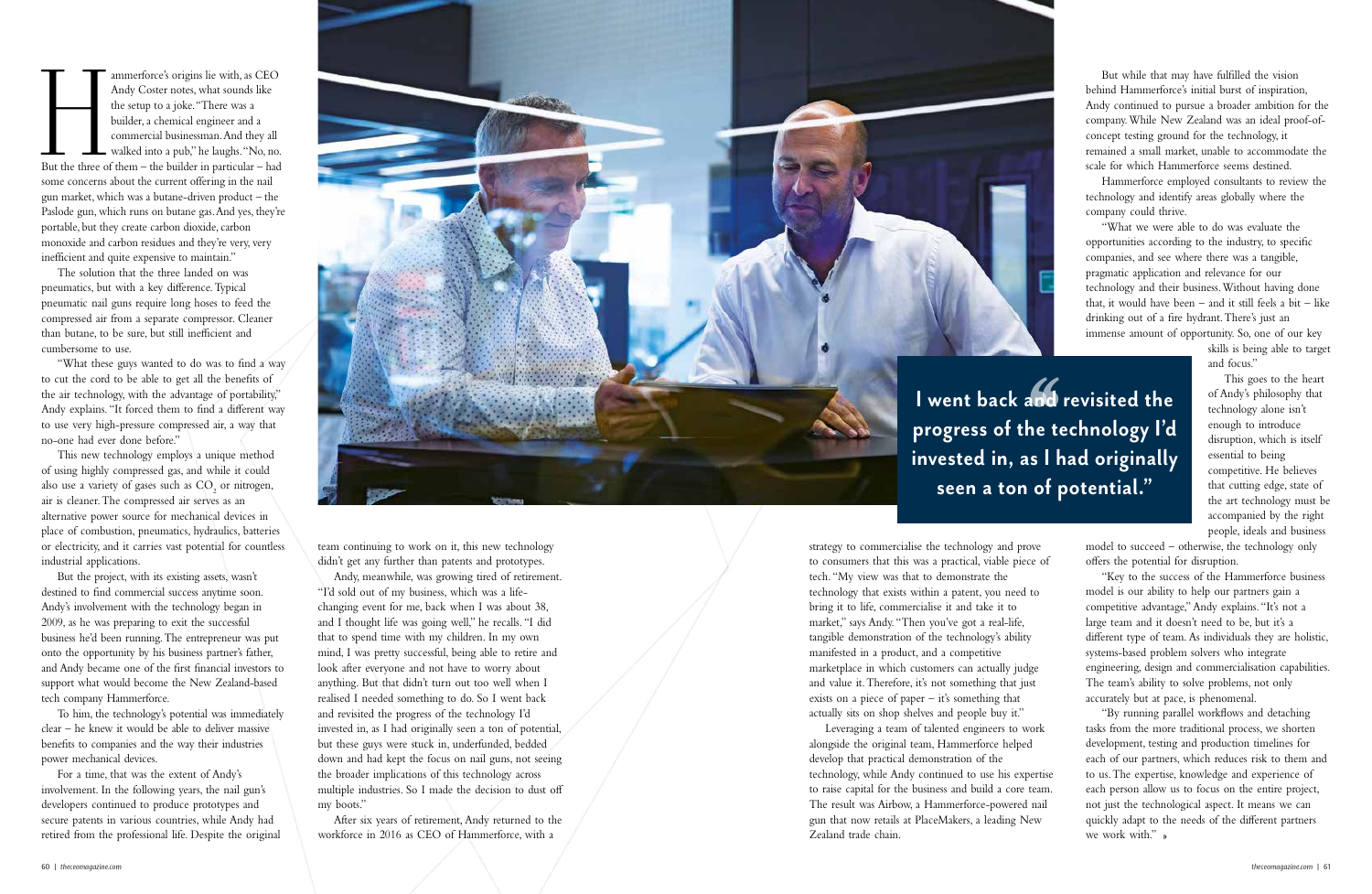### **THE CALL TO ENTREPRENEURSHIP**

While Hammerforce represents a uniquely brilliant foray into entrepreneurship, it's not Andy's first effort, although even before that, he had a successful journey into the corporate world. Fresh out of university, he joined prestigious high-value management consultancy AT Kearney, offering strategies and solutions at the CEO level, for companies like Rolls-Royce and Barclays.

Although this was before Andy had the chance to dip his toe into entrepreneurial waters, it was a formative experience for him, since it taught him problem solving in the context of business. "It gave me exposure to understanding how you solve problems, how you structure them across different industries. What I've got out of that was it doesn't really matter what industry you're in. You can always work to understand what the underlying issues are and therefore develop the right strategy."

Having worked for AT Kearney in London and Sydney, Andy soon transferred to Carter Holt Harvey in New Zealand, where he held the responsibility of transforming a cost centre into a profit centre, eventually commercialising it. Andy was only 29 at the time, leading a 250-person business unit as General Manager, but was soon successful in "taking cost out, getting aligned, developing a commercial culture and then creating external revenues and generating value."

As fruitful and informative as these experiences were, Andy nevertheless found the corporate world to be frustrating. Not long after, he embarked on his first entrepreneurial journey.

"I had an idea of setting up a company, taking the principles of management consultancy and applying them to market research," he recalls. "Market research was a suboptimal industry which underdelivered to most corporates and engaged at a very low level. What I decided to do was to reinvent the way in which market research was done."

Alongside a team of collaborators, he started a market research company, Conversa Global, back home in New Zealand, and grew it to be the country's largest. With the business problem solving skills Andy had picked up while in various consultancies, Conversa Global's success saw it acquired by global market research firm Kantar, part of multinational WPP. It was well timed – the sale went through in July 2007, just before the GFC struck. Years later, however, Andy takes pride in the

fact many of the original team he'd worked alongside remain a part of the company.

> Equally, he struggled with another source of adversity – one that continues to this day, although  $*$

With that sale, Andy entered the temporary retirement that preceded Hammerforce. "That's my story," he says. "The first part was management consultancy – getting exposed to different industries around the world, solving problems. The second one was I got involved in corporate, trying to understand how the hell you manage people, as well as all the politics. And then the third part was taking those lessons and taking on the risk myself, setting up my own company and then exiting that company."

With a combination of corporate and entrepreneurial experiences, Andy has some keen

insights into what it means to be an entrepreneur. "People look at entrepreneurship and they think 'risk'," Andy asserts; he agrees that this is true to a degree, but he views it with a little more complexity than that, and in fact, doesn't think it's as risky as other career paths.

"I've always viewed it as taking calculated risks. Working in the corporate world is a hell of a lot riskier than being in control of what you're trying to achieve. As an entrepreneur, you can understand where the value and opportunities are, and have the conviction to be able to go after an opportunity. To me, that's what entrepreneurship's about, doing your homework, and at the end of the day not doing too much analysis, and then taking a little bit of a risk."

Even though Andy sees entrepreneurship as taking on risks on one's own, it doesn't mean doing everything alone. One of the key skills for any entrepreneur is knowing when to go to others for assistance, he says. "I realised that I needed people around me who would be able to support me and fill in the gaps that I had. I think a lot of entrepreneurs jump out on their own. They think they know it all. They want to be the boss.

"My view was that I knew what we had, what we needed to do, but I knew pretty well I couldn't do all that on my own. So, my view on entrepreneurship is understanding when you need to ask for help and understanding what skills and which people you need to have around you."

## **A CHALLENGING CHILDHOOD**

Even before his successful career in business, Andy believes he was made for entrepreneurship, thanks to

> the childhood experiences that shaped him. It wasn't a typical childhood for the young Andy; nor was it without challenges. For one, he was diagnosed with epilepsy at just 18 months, and he continued to experience fits until he was 11, which would leave him without his memory for a few days afterwards.

Naturally, the uncertainty that resulted left Andy on the back foot to begin with.

# **WHAT CAN HAMMERFORCE TECHNOLOGY DO?**

As the first (but certainly not the last) practical application of Hammerforce technology, the Airbow framer is a revolutionary addition to the construction industry, and is just one of many industry wide applications. Developed over the course of numerous prototypes and millions of tests, Airbow is powered purely by high-pressure air and carries none of the disadvantages of traditional nail guns. The system requires no power, and the design does not incorporate electronics, a combustion system or butane gas, but is still capable of firing up to 300 nails from one charge at a rate of three per second. Thanks to the uncomplicated design, it's also weatherproof, and capable of operating effectively in a wide temperature range. Minimal recoil and sound makes it a lot easier to use, and best of all, the lack of batteries and fumes means it's safe and environmentally sustainable. Airbow's follow-up, Airbow Concrete, is capable of driving pins into all types of concrete and up to 10mm of steel, while the Airbow Compressor provides an onsite power source for all Airbow tools, allowing users to charge tools in 10 seconds. It's just the first step forward for Hammerforce's pressurised air technology, but it's an extremely promising one and an important proof-of-concept for the market; with the number of partnerships across other industries Andy is working towards, the future of the tech looks exciting, to say the least.

> **Working in the corporate world is a hell of a lot riskier than being in control of what you're trying to achieve."**